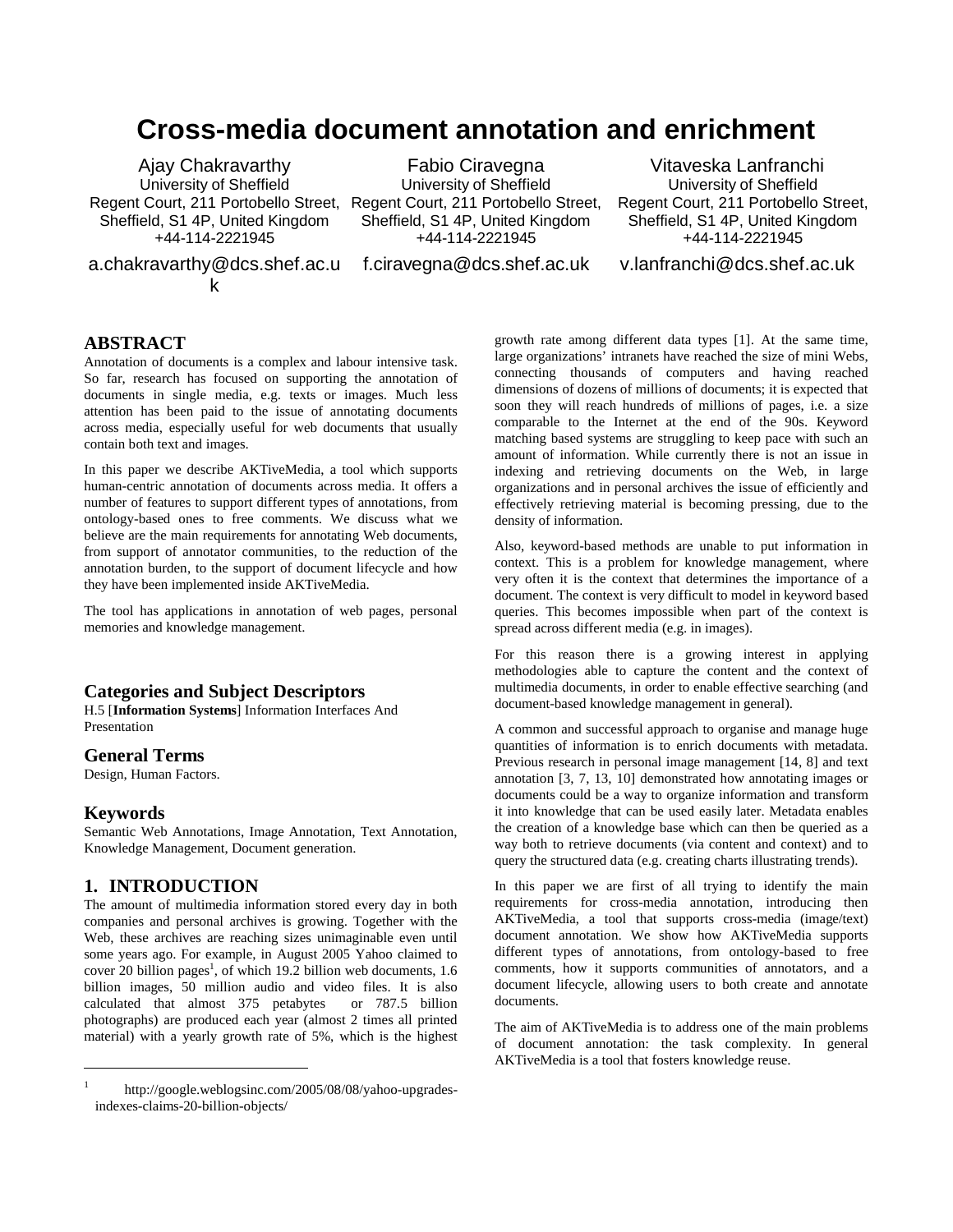.Finally we describe the underlying architecture and draw some conclusions and future work.

## **2. CROSS-MEDIA ANNOTATION REQUIREMENTS**

We identified some initial requirements for cross-media document enrichment. Firstly, we highlight the dimensions of the content that can be enriched with annotations, then we will proceed discussing how to reduce the complexity of the annotation task, and how to support community sharing.

## **2.1 Annotation levels and types**

We identify five main dimensions of information that can be associated to a document via annotation:

- 1. Resource Metadata, like creation date, time, author, etc.; this type of information is generally provided in a structured form, for example via EXIF data for images, document creation time for texts, HTML metadata for author, etc. It is quite easy to automatically capture metadata and it provides an important knowledge about the context in which the document was produced.
- 2. Content annotation: which makes content available for retrieval; typically, in literature, content has been represented using ontology-based annotation. This is the most common type of annotation in the semantic web and is generally used to mark-up contingency situations that can change in time. Annotations can be performed across documents and media, i.e. they may relate the text content with part of an image, as mentioned in the examples above.
- 3. Immutable knowledge about instances (e.g.); this information is generally stored outside the large majority of documents; it will be described in the ontology. Some documents, e.g. descriptive or normative documents, such as dictionaries, etc. can contain immutable knowledge.
- 4. Informal knowledge about the document or its content. This is generally stored using free text comments that integrate the document content, adding information and knowledge not explicitly mentioned within the document. For example, a user could explain in the comments why a specific formulation was chosen or why a specific hypothesis was pursued; i.e. comments are used to complement the knowledge in the document with knowledge about the process that generated it.
- 5. Another possible way for annotating documents and images are folksonomies. In our opinion, folksonomies are more interesting for personal use e.g. to annotate pictures to share with friends than for use in knowledge management. In this case the social dimension of sharing is more important than retrieval; there is no need of formal classification of concepts; folksonomies are more a way to attach emotions and memories. In these cases, free annotation (tags and textual descriptions) proves to be more interesting for the users [7], as demonstrated by the success of community-based

image annotation websites as  $Flickr<sup>2</sup>$  or social bookmark managers as De.li.ci.ous<sup>3</sup>.

## **2.2 Annotation and document lifecycle**

In our opinion, annotation of document should follow the whole document lifecycle, from production to use and be flexible to support the needs of different types of users. In previous research work [3, 2, 14] the annotation task was considered associated mainly to the document production task. However, annotation can happen every time a document is accessed. This is because:

- 1. The author may want to make available the document content via ontology-based annotation. The author has generally a specific view on the reasons why a document is produced and successively retrieved.
- 2. The reader may need a different (level of) annotation than the one provided by the author (i.e. to use a different ontology for marking up content or need more details).
- 3. All users may want to comment on the document in itself or on other comments.

Not all annotations must necessarily be widely available. Some annotations can be personal, others may stay within specific boundaries (e.g. the department or the company), and others can be made available.

## **2.3 Complexity in annotation**

Manually annotating data is a labour intensive and tedious task [2] for a user. It can increase both the time needed for producing a document and the information overload.

Previous literature studies have highlighted the importance of cooperative systems able to ease the annotation process [10] and reduce the information overload. While it is difficult to completely automate the annotation task, because annotations can refer to subjective opinions and memories, it is possible to help users on many fronts, for example automatically extracting metadata from documents using Information Extraction methodologies

## **2.4 Community Contribution**

As experience shows, the importance of user voluntary contributions is fundamental for the creation of a base of knowledge. This makes the difference between success and failure of applications on the Web [12].

We believe that the social perspective is fundamental as it enables the explicitation of implicit knowledge. Such explicitation of knowledge comes very often in informal comments. This information is generally gladly volunteered by both authors and readers (as the experience of GoogleMaps shows, where a gigantic database of information is created by Web users).

 $\overline{a}$ 

<sup>2</sup> http://www.flickr.com/

<sup>&</sup>lt;sup>3</sup> http://del.icio.us/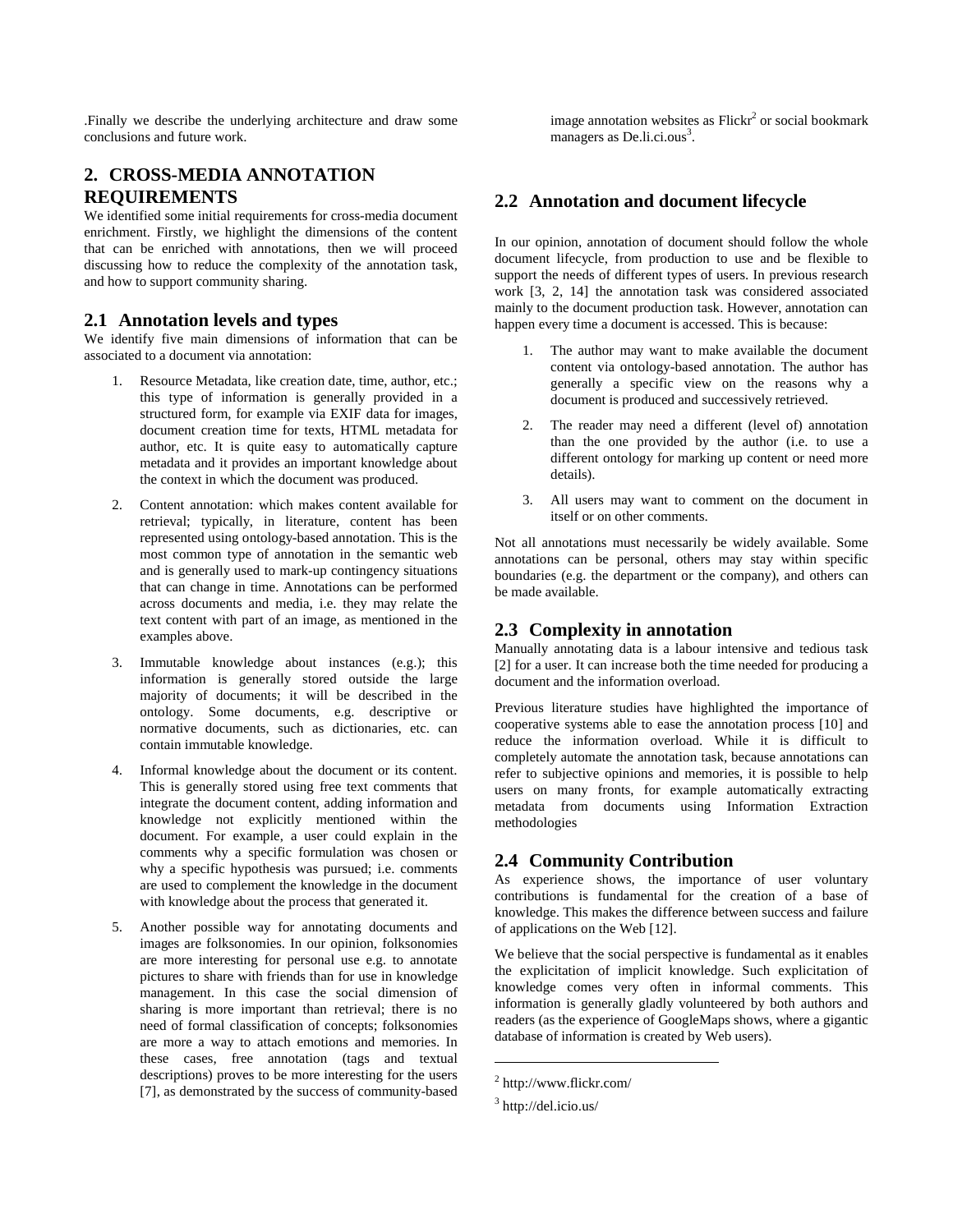### **2.5 Ontology Complexity**

Ontologies for annotations can be quite complex. Most of the current annotation tools provide a side panel where the ontology is displayed in the form of a tree. Annotation is done by selecting an element from the tree. This is clearly an impossible strategy with a very large ontology, as the user would have to scroll over a very large tree.

 Moreover, a large ontology (even in terms of 100s of concepts) is difficult to use because users find difficult to remember all the available concepts and to use them properly. As previous literature proved [9], when dealing with vast quantities of information users may want to zoom and visualise only the sections they are interested in, or filter out what is not relevant for the current task.

For this reason it is important to find a way to represent the ontology making it manageable when annotating documents.

#### **3. AKTIVEMEDIA**

AKTive Media is a user centric system for document enrichment across media; it uses Semantic Web and language technologies for acquiring, storing and reusing knowledge. The aim is to provide a seamless interface that guides users through the annotation process, reducing the complexity of their task.

In the following paragraph we will detail how AKTiveMedia answers to the previously outlined requirements.

## **3.1 Overview**

AKTiveMedia supports the annotation of text, images and HTML documents (containing both text and images) using both ontologybased and free-text annotations.

Support is provided both for author and reader annotations, giving the possibility to load different ontologies accordingly to the task. Moreover the annotations are stored separately from the document, alongside with the authorship. This enables controlling the privacy of annotations and the display.

In order to support community sharing, AKTiveMedia allows the user to insert comments and annotations and share them with other members of the community through a centralised server (more details is Section 4).

Human Language technologies have been employed to ease the annotation task: an underlying Information Extraction systems (T-Rex) [11] has been integrated, that learns from previous annotations (both user and community ones) and suggests new annotation to the user, that can accept or reject them, thus retraining T-Rex and improving the learning process. This is a route we already successfully explored in Melita[2], OntoMat[3] and MnM[14], where it was found that the annotation time could decrease by 80% and interannotator agreement could double [6]. But AKTiveMedia goes beyond the single media annotation suggestions and moves towards cross-media strategies. When an annotation in inserted in the text, the system autonmatically inserts it in a knowledge base that will be used to suggest new annotations when dealing with images (more details in Section 3.1).

Moreover some metadata are automatically captured via the automatic extraction of EXIF data in images and by extracting meta-tags from HTML documents. In one application, we also integrated GPS and calendar information [13].

The way in which AKTiveMedia deals with the problem of the ontology, is by using what we call "disappearing ontology" i.e. we try to hide the unnecessary complexity of the ontology. On the one hand, users can adopt specific views on the ontology to annotate their documents: a user may not need to use the complete ontology all the time.

Therefore a very high level description of the ontology is displayed and the details are hidden till the user needs to use them. Concepts that are not displayed directly in the graph are retrieved using the search mechanism associated to the ontology based annotation. Inputting a textual description (e.g. "Director of KMI") and selecting form a short list of potential ontology concepts becomes quite easy for a user (e.g. selecting between "Position" and "Person"). This reduces the necessity of displaying a large ontology, while maintaining its details.

AKTiveMedia supports also editing documents or creating new ones: this is particularly relevant when wanting to create a new Semantic Web Website.

In a previous research project, AKTiveDoc [8], we provided facilities for annotating documents while editing. This enabled semi-automatic searching of relevant knowledge to insert into the document. We decided to avoid this feature (annotating while editing) in AKTiveMedia at this point in time, because in the use of AKTiveDoc we found that it was not an easily manageable feature. On the one hand there is an objective complexity in the software implementation (necessity of aligning annotation and document during modifications).

On the other hand, users found it difficult to manage the simultaneous tasks of editing, annotating and retrieval of further knowledge. It implied a high cognitive complexity which was difficult to manage in a single environment. Users found easier to perform the three tasks using three separate environments.This is why AKTiveMedia separates the editing and the annotation task: a user can firstly create a new HTML document containing both text and images, and afterwards the annotation can be performed as for a normal document.

The editing functionality has been implemented integrating an HTML editor based on  $EKIT<sup>4</sup>$  (Figure 1).

4 http://www.hexidec.com/ekit.php

1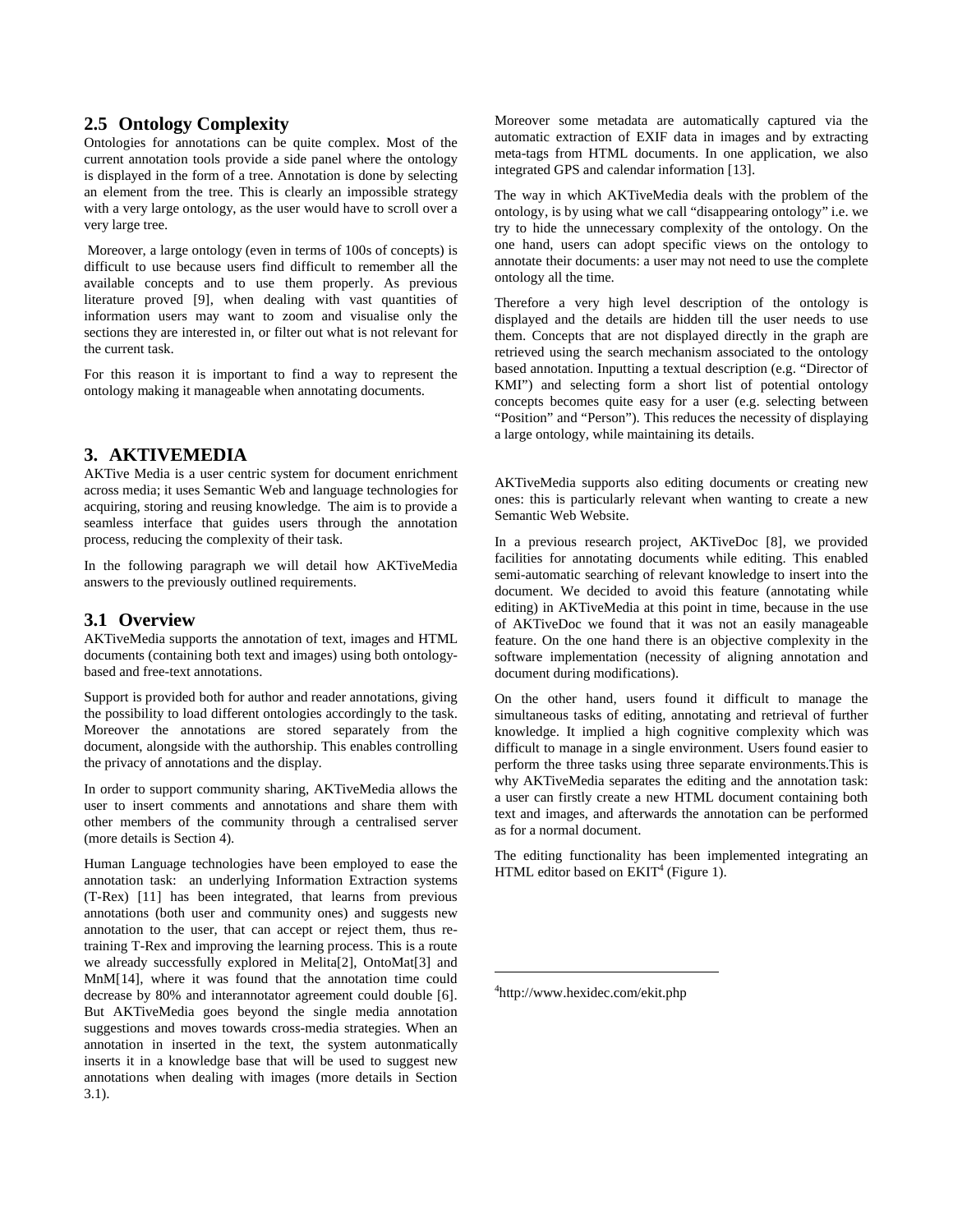| Edit*<br>View*<br>File*                                    | Font* Format* Search* Insert* Table* Forms* Help*                                                                                                                                                                                                                                                          |   |
|------------------------------------------------------------|------------------------------------------------------------------------------------------------------------------------------------------------------------------------------------------------------------------------------------------------------------------------------------------------------------|---|
| $\blacksquare$<br>B<br>8<br>Ò<br>₽<br>u<br>≌               | ٩<br>w<br>⇔<br>π<br>ิช                                                                                                                                                                                                                                                                                     |   |
| E<br>A <sup>2</sup><br>ū<br>£.<br>I<br>A <sub>2</sub><br>B | 亖<br>Ø<br>目<br>畺<br>።<br>$\frac{1}{2}$                                                                                                                                                                                                                                                                     |   |
| (none)*                                                    | (default)*<br>▼                                                                                                                                                                                                                                                                                            | ▼ |
| Technologies                                               | Publications<br>People                                                                                                                                                                                                                                                                                     |   |
|                                                            | story block                                                                                                                                                                                                                                                                                                |   |
|                                                            | Vice-Chancellor Meets KMi Staff<br>Marc Eisenstadt 20/02/02                                                                                                                                                                                                                                                |   |
|                                                            | Professor Brenda Gourley, in post since January<br>2002 as the Open University's fourth<br>Vice-Chancellor, visited KIMi today to meet staff as<br>part of her 'get acquainted' series of visits to OU<br>units                                                                                            |   |
|                                                            | After a brief introductory chat with KMi Director<br>Dr. Enrico Motta, Professor Gourley was then<br>introduced to research teams around KMi. Research<br>team leaders described a selection of projects<br>currently underway, and Professor Gourley was<br>able to meet a representative group of staff. |   |
| ۰                                                          | Dr. Simon Buckingham Shum introduced the<br>'Collaborative Sense Making' series of projects,                                                                                                                                                                                                               |   |

**Figure 1 - Editing a multimedia document in AKTiveMedia**

The document writing task is also supported via functionalities for retrieving the content of existing documents that operate on the document annotations. This enables reuse of related knowledge. As an example, while the user is writing a document, if he's writing "John Domingue" the system can start retrieving all John Domingue's pictures: the user can then decide to insert one of the picture in the document. This facility enables knowledge reuse making easier for the user to write a document.

Moreover while the user perceives to be writing a simple HTML document, more information is automatically added by the system, in terms of metadata and structure. The resultant file will have an associated RDF annotations file that will contain annotation that

Permission to make digital or hard copies of all or part of this work for personal or classroom use is granted without fee provided that copies are not made or distributed for profit or commercial advantage and that copies bear this notice and the full citation on the first page. To copy otherwise, or republish, to post on servers or to redistribute to lists, requires prior specific permission and/or a fee.

*Conference'04*, Month 1–2, 2004, City, State, Country.

Copyright 2004 ACM 1-58113-000-0/00/0004…\$5.00.

the system inserted in a transparent way: for example when creating a H1 heading, the system will match the HTML tag to the document ontology and will automatically insert an annotation "title" with the value inserted by the user.

When the editing is finished, the document can then be annotated as described in Section 3.1.

In the following section we will detail AKTiveMedia interface, using a sample scenario that will allow showing the functionalities. The chosen scenario is the annotation of the KMI news corpus, which is a set of news (published on a website) about the various people visiting the KMI institute and there contributions. The documents are HTML files containing both images and text: content of text and images are related, as they are produced contextually and often describe the same person or event

#### **3.2 Interface**

AKTiveMedia supports three main modalities of annotation:

1. images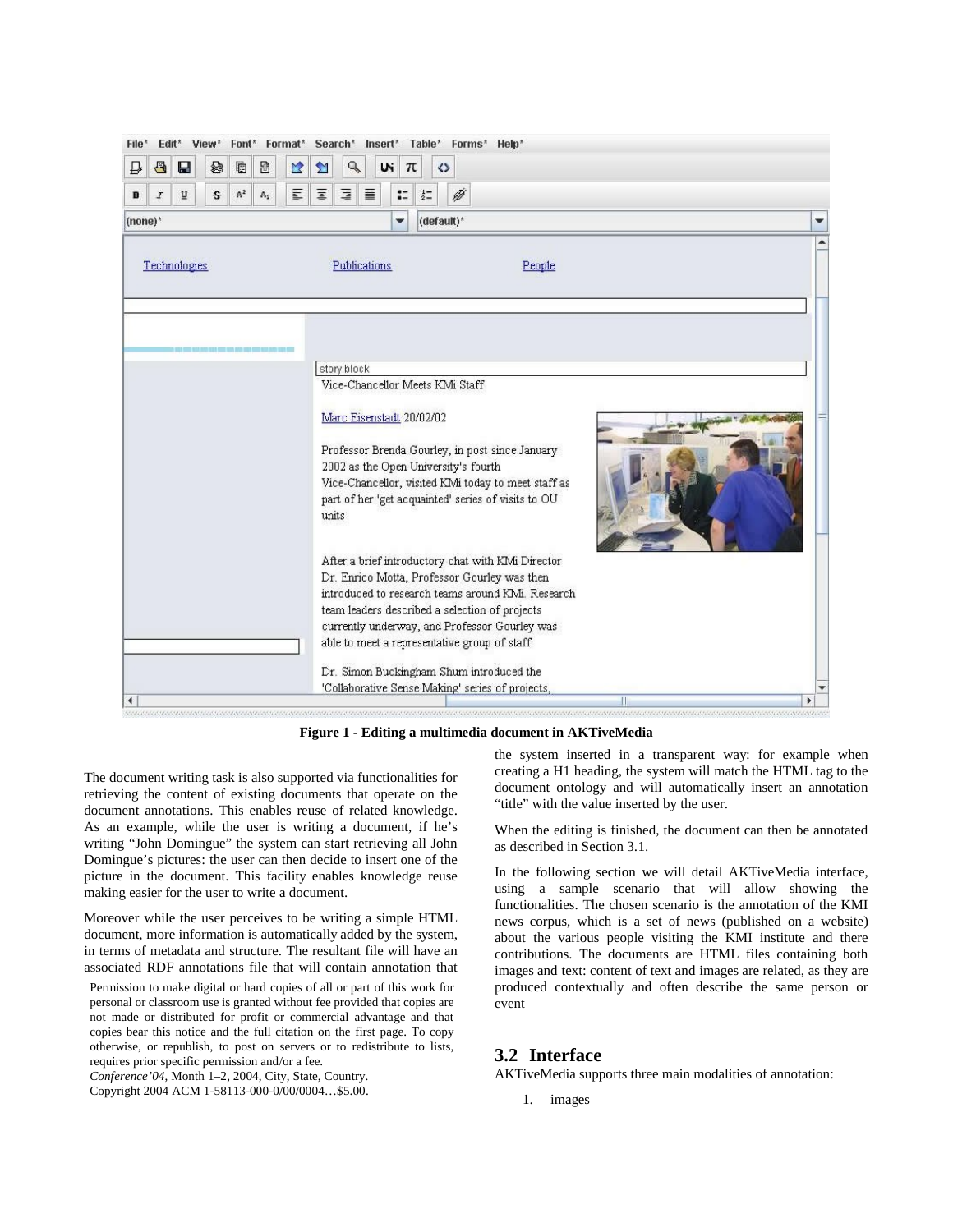- 2. text
- 3. cross text/images e.g. Annotation of HTML pages.



**Figure 2 - Annotating relations in HTML document**

All modalities share the same functionalities and very similar interfaces. They all offer ontology-based enrichment through a graphical interface, following the paradigm of other annotation tools like Cream or Melita [3, 2]: portions of text or images can be associated with concepts in the ontology with a straightforward point&click interface.

Free-text annotations can also be added on top of the ontologybased ones, to insert more information.

When the user is starting to annotate a new HTML document, they can simply annotate by clicking on the concept in the ontology and then highlighting a sequence of words (see Figure 2).

It is possible to associate relations among highlighted parts (in the figure below we declare again that the "John Domingue" has a visiting entity "Theresa May"). This is done by clicking on the "John Domingue" instance in the text and then on its relation

("hasVisitingEntity", mid-left of figure) and then clicking on the instance of the "Theresa May" highlighted in the text (see Figure 2).

When the text has all been annotated, the user can decide to annotate also the corresponding image(s). When right clicking on the image, AKTiveMedia switches to the image annotation mode, without losing the context of the document (the image is opened in another tab).

In AKTiveMedia images can be annotated as a whole or in part. First of all, a title and a description can be inserted for each image, alongside with free text comments related to the whole image. This metadata can be further annotated, using the text based annotation strategy described before. Portions of the image are identified using the mouse (e.g. by drawing a square) and can be annotated via the ontology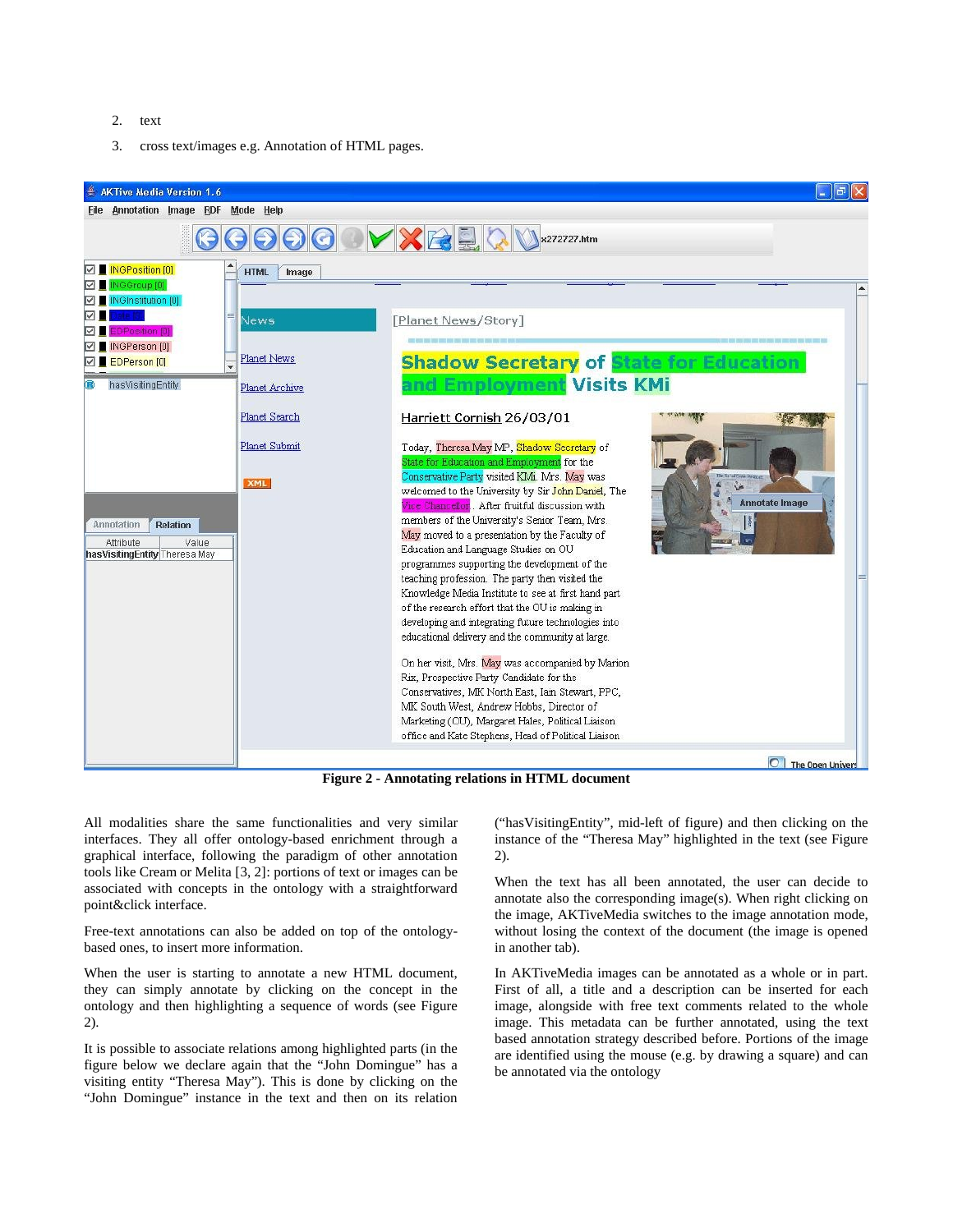When a portion of the image is annotated, a popup window appears (centre right of figure) which enables to describe the content of the annotation in natural language. A facility is provided to search for a complete unique description given the user description. This accesses a triple store of descriptions (as offered by a gazetteer, or by part of the ontology not shown for usability reasons). The facility is used for example to input " John" as the visited person and retrieve complete descriptions of all the persons with the name John working at the KMI institute. The selection has a side effect the allocation of the URI in order to uniquely identify the object.

Ontological relations between instances (i.e. parts of the image) can also be inserted. For example it is possible to declare that the "John Domingue" has a visiting entity "*Theresa May*". This is done by clicking on the instance bearing the relation ("John Domingue"); the system will then show all the relations possible for that instance (middle, left in the figure); clicking on the selected relation and then on the other instance (the "Theresa May") will fill the relation with the latter.

More important, the system allows to establish relations between text and images, allowing the user to assert that the "John

Domingue" in the picture is the same John "Domingue" that was annotated as "VistitedPerson" in the text.

Also these implicit relations can me used by the system to make the annotation task easier, using a contextual annotation mechanisms that analyse user's or system's annotations in the text or in the image to suggest new annotations: for example if the text has been annotated first, when the user annotates an area in the image as a *visiting person*, the system will suggest as description the finding previously inserted in the text ("*Theresa May*") – (see Figure 3)

The user can accept or reject the suggestion. If accepted, an identity is established between the instances in the text and the ones in the image (same URI).



**Figure 3 - Annotating an image using contextual suggestions**

In case the image is annotated first, the system will search the text for descriptions compatible with those in the image. Matching is done using string distance metrics<sup>5</sup>

## **4. SYSTEM ARCHITECTURE**

l

The system is based on a configurable plug-in model in which the different components (e.g. ontology loader, annotation modalities,

web services etc.) are independent sub-models that can be plugged in for creating a custom application.

This is because AKTiveMedia is more than just an annotation tool. It is designed to be inserted into user applications. Its architecture focuses on RDF as a way to store and query data and to communicate between components and web services as a way to distribute the architecture. All the annotations are stored as RDF triples inside a local store and periodically updated into a central triple store using web services.

<sup>5</sup> http://www.dcs.shef.ac.uk/~sam/simmetrics.html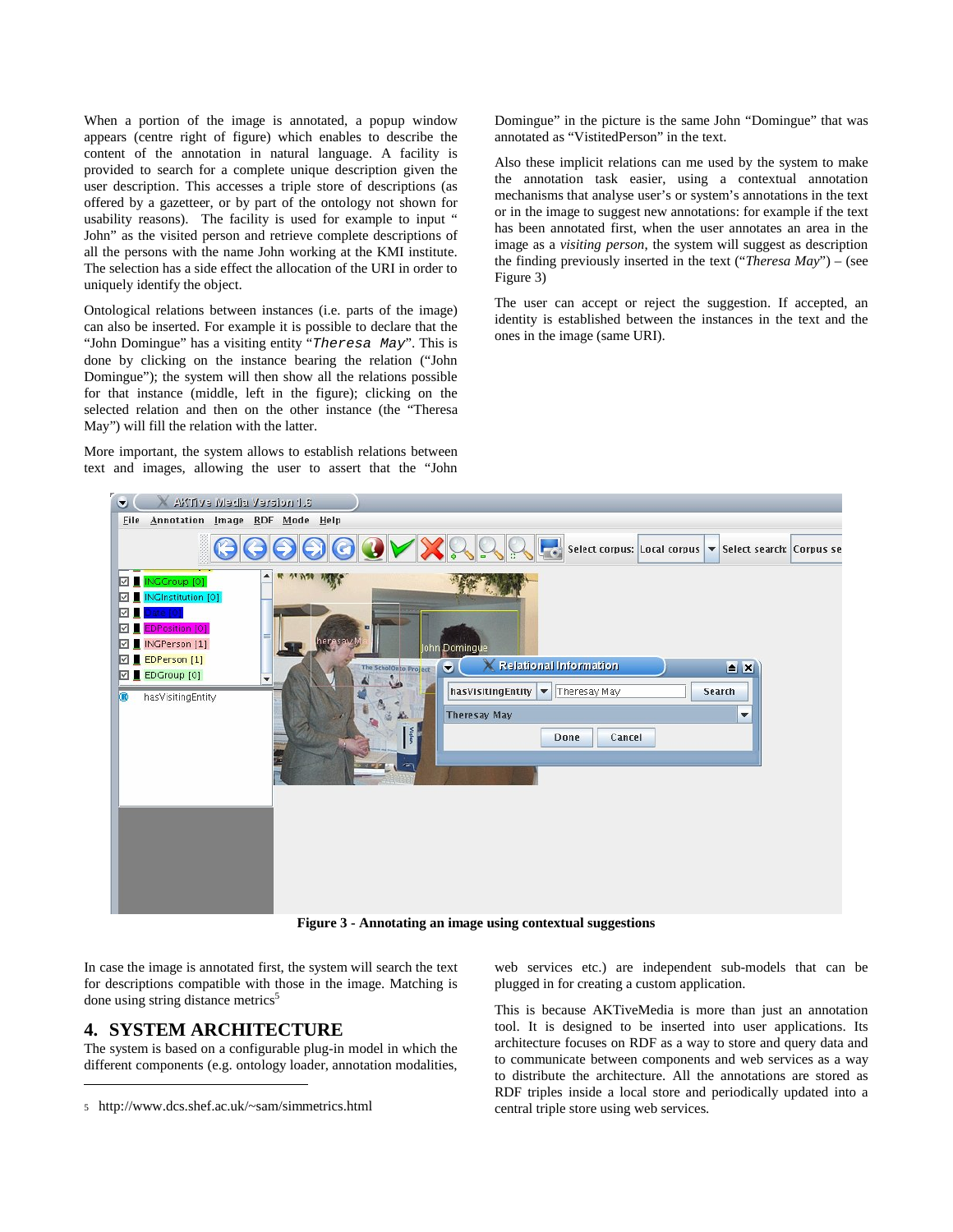This modular architecture implements the knowledge sharing scenario, allowing different users to see other people's annotations and reuse them (see Figure 4).

When annotations are saved, they are associated to the document through a unique URI or hash code, thus enabling retrieval of annotations performed by other users on the same document.

A plug-in (AKTiveSearch) enables searching and reuse of knowledge while creating or annotating the document. AKTiveSearch enables simultaneous multiple queries to different archives and sources of information, the integration of the returned information and the filtering of the results based upon the context of use.

As mentioned before, AKTiveMedia tries to maximise the amount of resource metadata that can be automatically collected. For this reason an EXIF Extractor and an Information Extraction system, T-Rex, are integrated. They both work in the background, extracting possible metadata and annotations that are later presented to the user and saved in RDF format. In particular T-Rex has been implemented for background training and annotations, using a separate thread, so to not interfere with the user's activity (as the training process can be very long) and to maximise the efficiency. The schema followed is the same as Melita's[2].



**Figure 4 - AKTiveMedia sharing model**

The ontology loader, based on  $Jena<sup>6</sup>$ , is used to load the users preferred ontology and to implement the selective view mechanism (disappearing ontology). The interaction between the user and the system is realised through the user interface that is also modular to allow different modalities of annotations.

Currently AKTiveMedia supports four annotation modalities (text annotation, image annotation, 3D annotation and Editing) and it is possible to mix and match these modalities in order to

l

facilitate cross media annotation. The interface component was designed using the MVC (Model View Component) architecture in Java. This enables separation of data and visualization, enabling efficient flow of information across different modalities, while keeping the user interface simple and easy to use.

### **5. EVALUATION**

We have performed a detailed evaluation of AKTive Media during the Fourth Summer School for Ontological Engineering in the Semantic Web in Cercedilla, Spain.

<sup>6</sup> http://jena.sourceforge.net/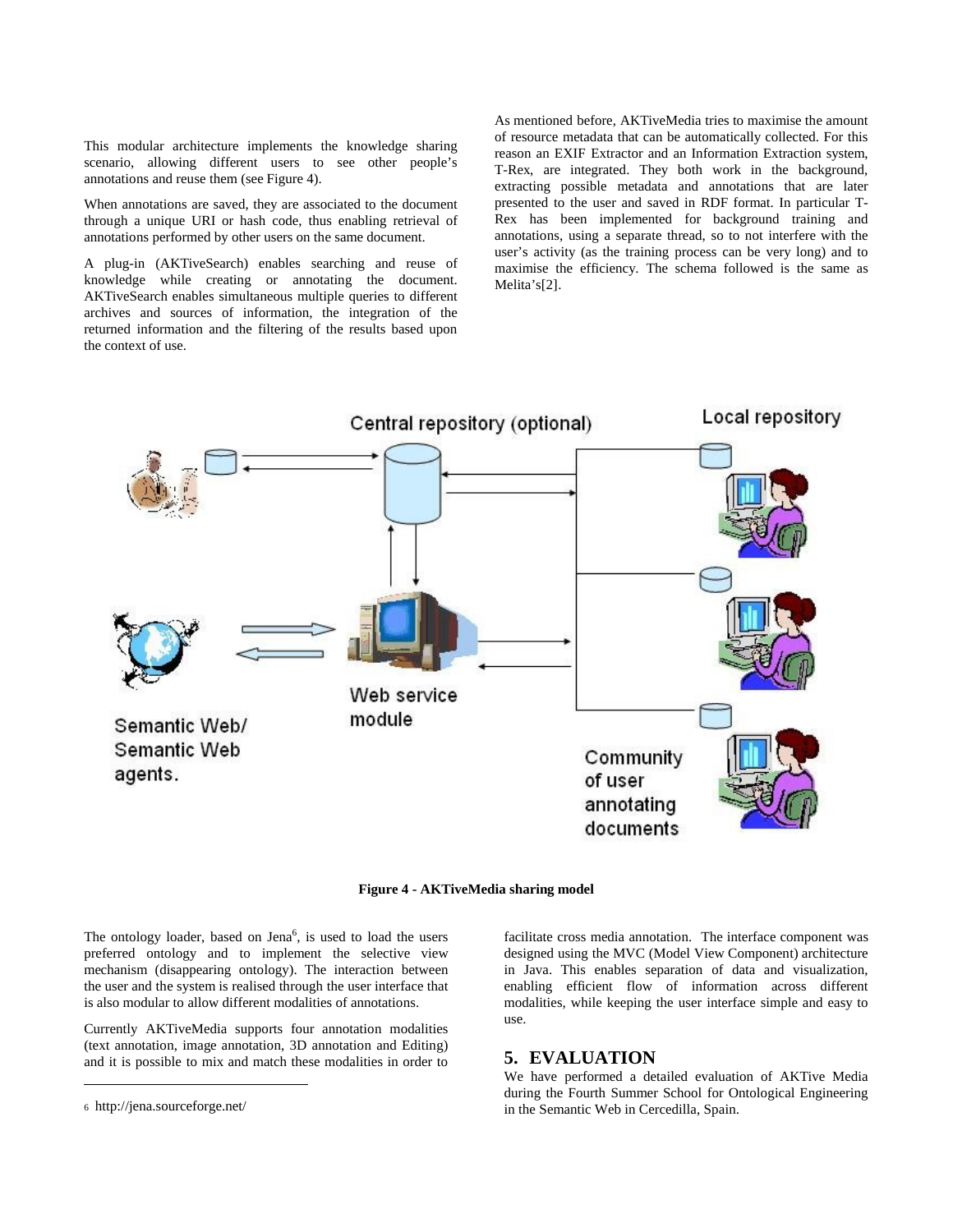Over 60 students divided in groups of 3-4 persons each were testing the system. The task involved first of all annotating 10 documents from the KMI corpus and then starting the Information Extraction system (T-Rex); after the training the system would start suggesting possible annotations in a semi supervised way. Log file were collected, recording all the user activities and students were asked to fill in a questionnaire at the end of the session.

The results of the evaluation are still under study.

#### **6. POTENTIAL USE CASES**

In the following sections potential use case in which AKTiveMedia can contribute will be outlined.

## **6.1 (PhotoCopain) Memories for Life**

*Memories for Life* is a Grand Challenge for Computing Science proposed by the UK Computing Research Committee.

Individuals are usually storing an enormous amount of information about themselves on their computers (documents, images, web browsing logs, etc). The challenge for computing researchers is to develop ideas and techniques that help people get the maximum benefit from their memories, while at the same time giving them complete control over memories so as to preserve their privacy. Memories for Life is also regarded as a Grand Challenge by the UK Foresight Cognitive Systems project.

Digital memories clearly offer tremendous potential for science and technology. We must also ensure that they help society by widening access to information technology, so that everyone, not just well-educated people with no disabilities in rich countries, could benefit from the information revolution. The challenge is to develop detailed models of an individual's abilities, skills, and preference by analysing his or her digital memories; and to use these models to optimise computer systems for individuals. A longer-term challenge might be presenting a story extracted from memories in different modalities according to ability and preference; for example, as an oral narrative in the user's native language, or as a purely visual virtual reality reconstruction for people such as aphasics who have problems understanding language. Limited examples of such systems can be built now; the challenge is in mining the wealth of information latent in digital memories so that fully competent systems could be in use in fifteen years.

AKTive Media is being extensively being used for the PhotoCopain project which is a part of the memories for life. Images can be semantically annotated and the narratives linked to the images. This is possible due to the cross media annotation capability of AKTive Media. We are currently focusing on auto narrative generation technology given a set of images in a timeline [12].

## **6.2 E-Response AKT Project**

AKTive Media is currently being ported to integrate with Compendium<sup>7</sup> tool for the AKT E-Response project. The project aims to use Semantic web agents to automatically deal with an emergency event. Examples of which can be include: taking photographs of the incident and sending them to a semantic web service, locating and notifying the nearest fire stations about the incidents, etc.

AKTive Media will serve as the interface for photographs taken in an emergency situation and there annotations. Further it will also act as a search interface for the photographs using the SPARQL search facility.

## **7. FUTURE WORK AND CONCLUSIONS**

In this paper, we have described and discussed AKTiveMedia, a tool for editing and annotating multimedia document containing images and text. The annotation can be performed within and across the different media. Annotation is mainly manual, but a number of strategies are used to reduce the burden of annotation. We have shown and discussed how the system satisfies a range of user requirements for use to support knowledge management and personal archives. In particular the requirements we analysed are: (1) annotation types and levels, (2) annotation as community activity, (3) annotation and document lifecycle, (4) annotation complexity, (5) ontology complexity and (6) knowledge reuse.

The current applications of AKTiveMedia are in both personal memory management [8] and knowledge management. Concerning the latter, AKTiveMedia is the basis for a real world application under definition within IPAS, a project co-funded by the UK Department of Trade and Industry and Rolls Royce plc (www.3worlds.org). The application concerns the editing and annotation of diagnostic reports on jet engines; the examples used in this paper are derived from the user requirement analysis in IPAS.

In the future, we will explore further levels of community annotations, by addressing in particular issues such as privacy of data and ownership of annotation. Moreover, we will explore in more details the use of folksonomies in an industrial environment, and study their impact on knowledge retrieval and reuse. For this reason we plan to introduce in AKTiveMedia facilities for the direct manipulations of folksonomies. Another venue of development is the annotation of 3D images. The currently available facility implemented in the system is quite limited and needs extensions. In 3D annotations, there is an inherent HCI complexity in annotating an image that can be rotated.

## **8. ACKNOWLEDGMENTS**

l

This research was partially funded by the Advanced Knowledge Technologies (AKT) Interdisciplinary Research Collaboration

<sup>7</sup> http://www.aktors.org/technologies/compendium/